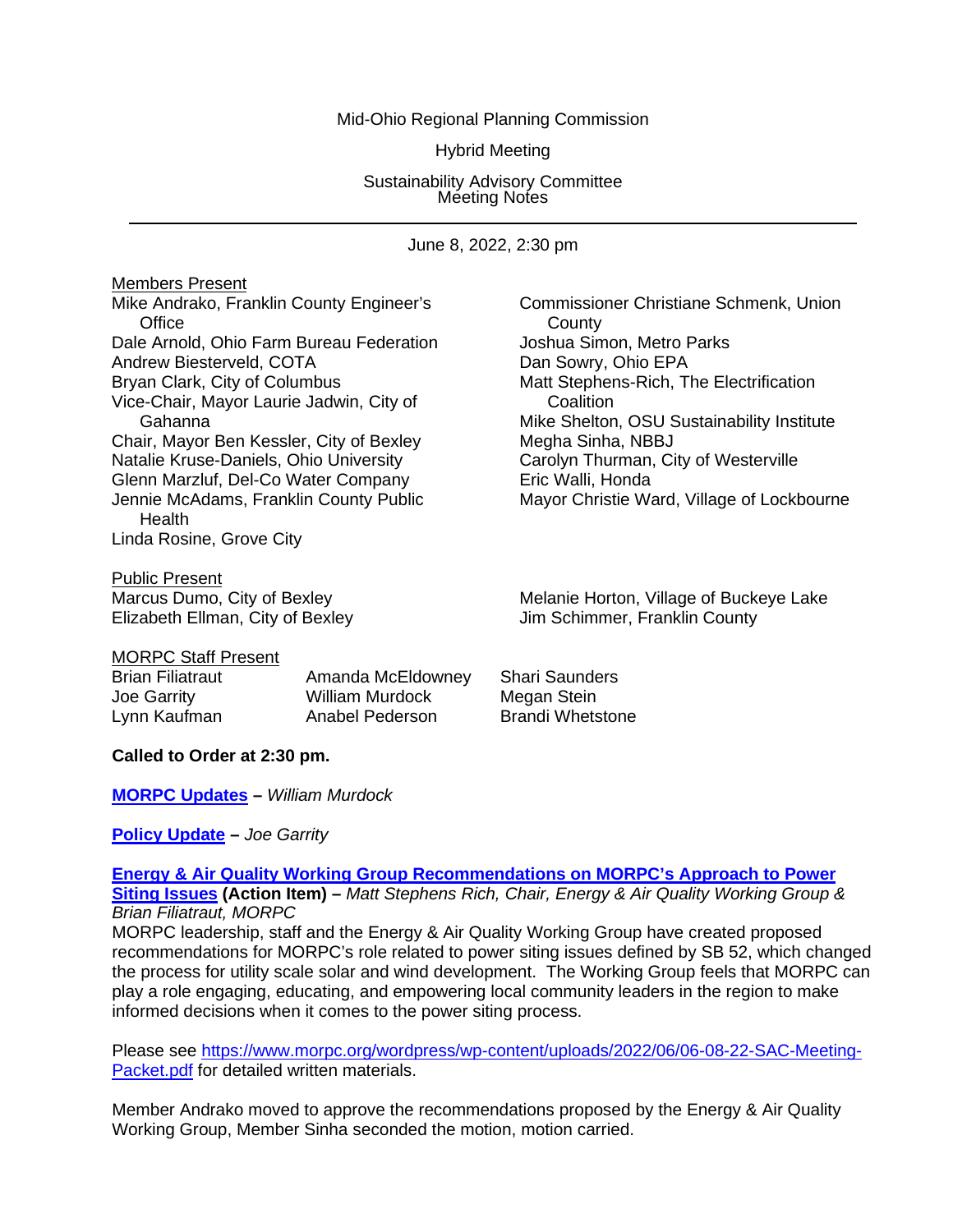Sustainability Advisory Committee Notes, June 8, 2022 Page 2 of 3

## **Working Group/Board Updates**

## Central Ohio Greenways Board *– Member Andrako*

The Central Ohio Greenways (COG) Board met on May 18, 2022, tabling the formation of a Nomination Committee to the next COG Board Meeting and discussed ongoing Working Group projects.

# Trail Development and Partnership Working Groups

Meetings with Central Ohio communities regarding current and future trail projects are ongoing. Next steps include compiling the information into a database to avoid overlapping efforts and to track ongoing trails projects.

#### Marketing & Communications and Operations & Access Working Groups

The Celebrate Trails Day on April 23rd, 2022, was successful, being the largest Celebrate Trails Day event in the United States.

#### Outdoor Trails Passport

The project was relaunched on April 23, in partnership with Experience Columbus. Trail pass usage spiked due to the Celebrate Trails Day event. Ongoing promotion will be needed.

#### Trail Town Framework

Part I of the project is near completion with Steering Committee comments submitted on May 20. MORPC Staff have also reviewed and submitted Part II, which will be distributed to the Steering Committee for additional comments. The project remains on schedule to complete in July 2022.

### Regional Trail Wayfinding Strategy

The MORPC/COG proposal to complete a Regional Trail Wayfinding Strategy is awaiting FHWA approval. This project will assist communities to plan for and implement a cohesive wayfinding strategy that unifies the COG trail network and celebrates the uniqueness of Central Ohio's communities.

## Sustaining Scioto Board *– Member Marzluf*

The Board met on April 27 with a featured presentation by Max Herzog of Cleveland Water Alliance on the topic of "The Lake Erie Volunteer Science Network: Organizing Communities for Credible Water Monitoring". Mr. Herzog talked about the need for regional collaboration without losing the local impact. Board Member Dr. Aaron Wilson, OSU Byrd Polar & Climate Research Center, also presented to the group an NSF Civic Innovation & Engagement Challenge Opportunity. Dr. Wilson and his team submitted a proposal with support from MORPC, City of Columbus and other cities in the region to update precipitation guidance in Central Ohio.

## **Agricultural and Rural Communities Outreach Team**

The Team met on May 19. Kori Gasaway, Franklin Soil and Water Conservation District presented an overview of the "Be the Change for Clean Water" program. This is a consortium of eleven soil and water conservation districts in Central Ohio with support from stakeholders focused on communication of different water quality issues with emphasis on non-point sources. Chair Brandt led discussions on farmer and non-farmer outreach programming in July and August, which will consist of a webinar and an indoor event with a focus on cover crops, incentives, and nutrient reduction.